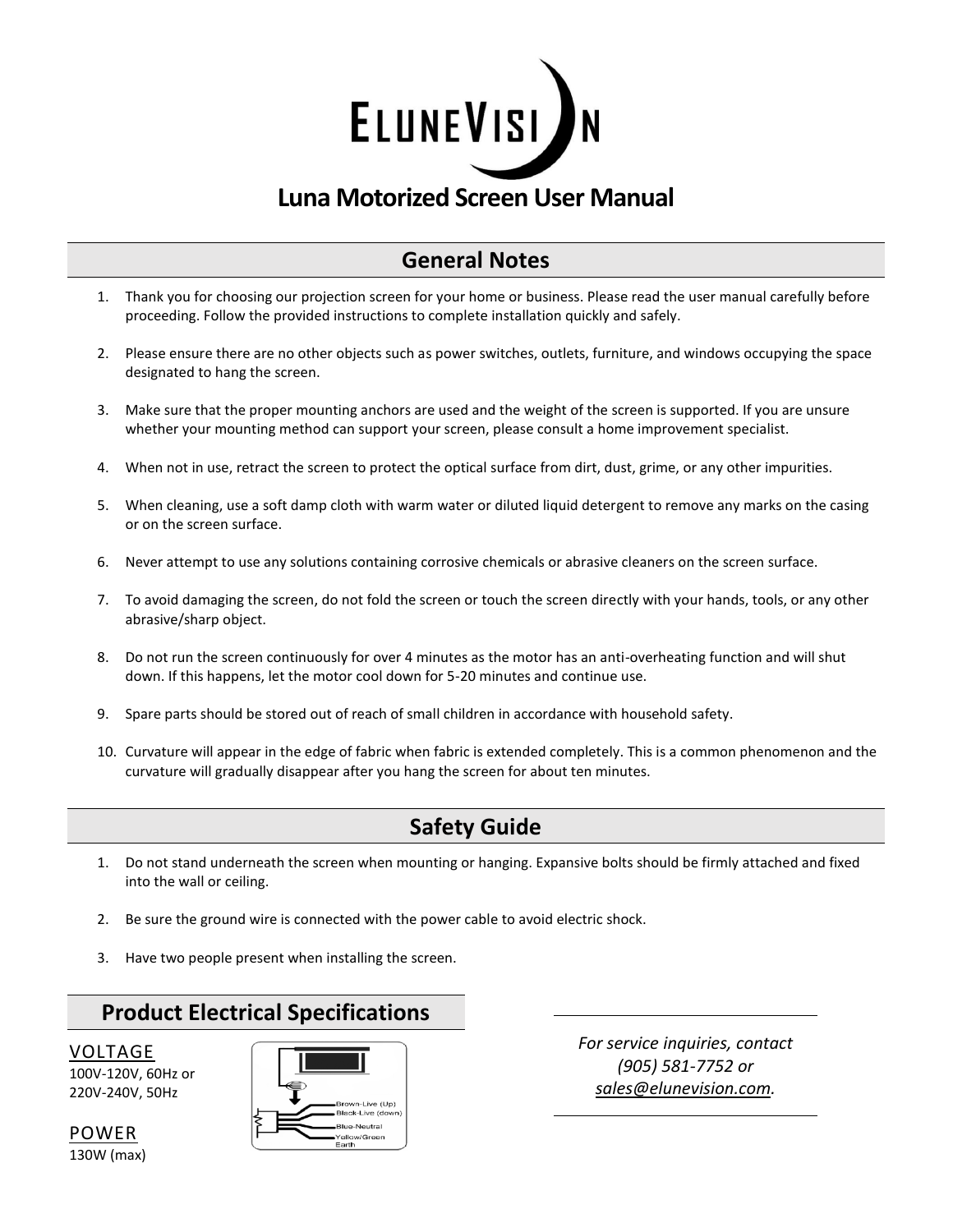## **Packing List**

- 1 screen
- 1 IR remote control
- 1 wall control
- 1 wired trigger control cable
- 2 wall brackets
- 2 hooks
- 1 adjustment tool
- 2 AAA batteries
- 1 instruction manual

## **Installation Notes**

- An electric drill with drill and driver bits as well as a level are necessary for installation.
- Install the screen away from direct sunlight to keep screen material exposure to UV at a minimum.
- Install in a room without excess humidity.
- Only install the screen if it is in an electrically stable environment.
- Keep the screen away from devices (heaters, etc.) that cause large changes in temperature and humidity.
- Handle screen with care, avoid vibrations and drops.

# **Installation Method**

Install the screen in a location where the audience can see the whole screen when it is fully extended. The screen can be wall mounted or hung from a ceiling and users can choose the most suitable method according to their needs. Refer to your projector specifications and install the screen in accordance to the throw ratio of the projector. Ensure the right equipment is used for whichever chosen method. If unsure the hardware can support the weight of the screen, contact a home improvement specialist.

### MOUNTING TO CEILING

Drill holes for the screw hooks while ensuring the holes are in line with the desired screen location and that the holes are no further apart than the distance between the D-rings. Screw the appropriate screw hooks into the holes and hang the screen by the D-rings. Remove the screen without moving the D-rings and secure the D-ring bracket with screws until it no longer moves.

### MOUNTING TO WALL

Secure the wall mounting brackets using appropriate screws in the desired location while ensuring they are level and that their distance apart does not exceed that of the screen. Hang the screen onto the mounting bracket with the rail mount and secure together with a screw on the underside of the bracket.



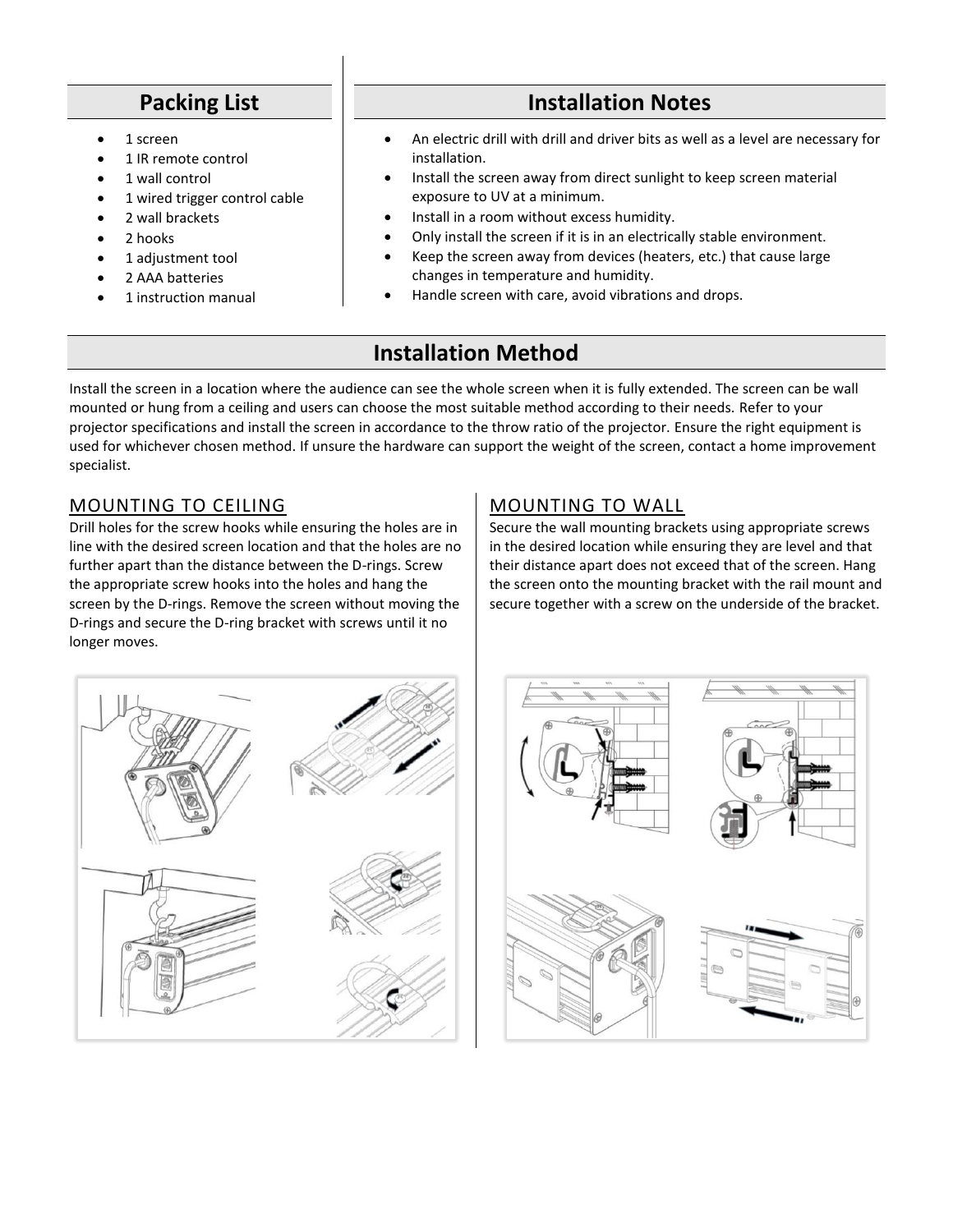### **Screen Setup**

### PAIRING THE IR REMOTE CONTROL

The IR remote control has been set up at the factory and should work right away. If this is not the case, you will need to use the learn function to program the remote. Connect the wall control to the screen to assure it's working properly. Press the learn button (stop button) on the wall control and hold for 5 seconds. An LED will flash which indicates pairing mode has been entered. Point the IR remote directly at the receiver and press the stop button. When the LED stops flashing and turns solid, the remote pairing function is complete.



### RESETTING THE REMOTE CONTROL

To reset the remote control, repeat the pairing process. If the above steps don't work, press the stop button on the remote control and hold for 10 seconds. The LED on the remote will flash which indicates the remote has been reset and can be re-programmed.

### WALL CONTROL INSTALLATION

Insert the wall control cable into the port shown above.



### 12V TRIGGER INSTALLATION



The 12V trigger is an optional feature which allows the screen to be automatically be lowered when the projector turns on and retracted when the projector turns off. Insert the cable of the wired trigger into the port as shown below. Most projectors require a 3.5mm mono jack for the 12V trigger – this is not always the case and occasionally the wires by itself are sufficient. If a 3.5mm mono jack is needed, the red and black wires will need to be connected to it which will need to be supplied by the user. Please check your device specifications.

3.5 mm Mono Plug



Remove the plastic or metal covering from the mono plug so it looks like the diagram above. The red wire is 12V and should be attached to the tip. The black wire is common and should be connected to ground. Replace the cover so the wires are inside and plug it into your projector.



## **Screen Operation**

Operating the screen with the wall control and the IR remote have the same controls. The IR remote should be pointed at the IR receiver which is located at the left side of the housing.

#### LOWERING THE PROJECTION SURFACE

Press the bottom button on the control unit and the projection surface will lower itself. When it is fully extended it will stop automatically.

RETRACTING THE PROJECTION SURFACE Press the top button on the control unit and the projection surface will retract into its case. When it is fully retracted it will stop automatically.

STOPPING THE PROJECTION SURFACE

Press the middle button on the control unit to stop manually at an intermediate position.